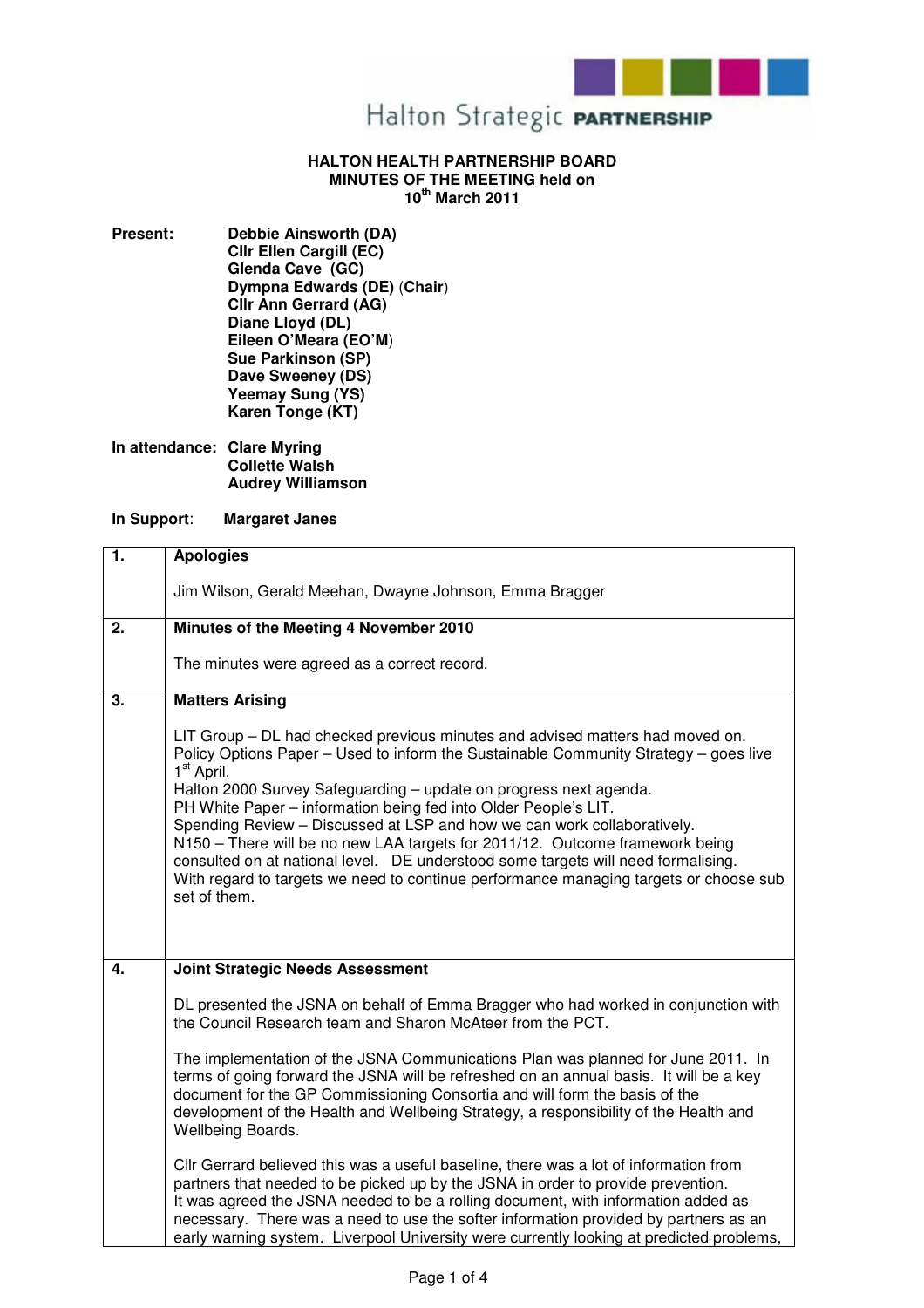

|    | Halton Strategic PARTNERSHIP                                                                                                                                                                                                                                                                                                                                                                                                                                                                                                                                                                                                             |
|----|------------------------------------------------------------------------------------------------------------------------------------------------------------------------------------------------------------------------------------------------------------------------------------------------------------------------------------------------------------------------------------------------------------------------------------------------------------------------------------------------------------------------------------------------------------------------------------------------------------------------------------------|
|    | ie housing, as a result of the economic downturn.                                                                                                                                                                                                                                                                                                                                                                                                                                                                                                                                                                                        |
|    | DE wished to record her thanks to Emma Bragger for her efforts in producing this<br>document.                                                                                                                                                                                                                                                                                                                                                                                                                                                                                                                                            |
| 5. | <b>Community/LinK Feedback</b>                                                                                                                                                                                                                                                                                                                                                                                                                                                                                                                                                                                                           |
|    | Sue Parkinson briefed the meeting on activities since the last meeting.                                                                                                                                                                                                                                                                                                                                                                                                                                                                                                                                                                  |
|    | Karen Tonge advised Melissa Critchley was supporting the provider forum on<br>Personalisation - a further newsletter will be produced. She advised there had been<br>organisational changes and a report will be available at the next meeting.                                                                                                                                                                                                                                                                                                                                                                                          |
|    | Cllr Gerrard expressed concern over community groups and projects having a voice in<br>relation to feedback to these groups. Karen Tonge advised there were sub groups that<br>any groups were welcome to join. Cllr Cargill advised there was a community forum and<br>also area forums. D Edwards felt it may be useful to map as much as possible to see if<br>we have routes for the majority through community forums etc; there may be an<br>opportunity through Health and Wellbeing Boards to look at how these engagement links<br>work.                                                                                        |
|    | Following further discussion it was agreed that any ideas should be forwarded to Audrey<br>Williamson. D Lloyd to forward a copy of Community Engagement Strategy.                                                                                                                                                                                                                                                                                                                                                                                                                                                                       |
| 6. | <b>Public Health White Paper</b>                                                                                                                                                                                                                                                                                                                                                                                                                                                                                                                                                                                                         |
|    | DE referred to the PCT's response to the White Paper and advised that the deadline had<br>been extended. The main responses were around Policy, Wider Determinants of Health<br>and Structure.                                                                                                                                                                                                                                                                                                                                                                                                                                           |
|    | Following discussion it was agreed that the Health Partnership should produce a<br>response. DE requested people forward additions/changes to her within the next week.                                                                                                                                                                                                                                                                                                                                                                                                                                                                  |
| 7. | <b>Health Partnership Development and Feedback</b>                                                                                                                                                                                                                                                                                                                                                                                                                                                                                                                                                                                       |
|    | A Williamson had been requested to produce a report for Halton with regard to the<br>Health and Wellbeing Board; the report would be distributed to the Council's<br>Management Team, PCT and PBCs (GPs). This will be a statutory Board that will be<br>Council led and chaired by elected members. The membership would include Director of<br>Children's Services, Director of Adult Services and Director of Public Health.                                                                                                                                                                                                          |
|    | The principles agreed at the Away Day need to be fed in, AW asked for views on what<br>should be incorporated into the report. Cllr Gerrard advised the views of GPs needed to<br>be included; the views of other parties, ie volunteer groups, etc, needed to be fed into the<br>group. She asked whether consideration should be given to a wider membership. DE<br>pointed out that if people were not on the main board they would be on other committees<br>feeding into the H&W Board. A Williamson referred to the Children's Safeguarding<br>Board and its subgroups and suggested that model be used. This proposal was agreed. |
|    | Any further comments should be emailed to Audrey Williamson.                                                                                                                                                                                                                                                                                                                                                                                                                                                                                                                                                                             |
| 8. | Performance Group Feedback and Health Priority Update<br>Health Priority Update – DL/EO'M were preparing a paper for COG on 15 March, a copy<br>would be forwarded to the group.                                                                                                                                                                                                                                                                                                                                                                                                                                                         |
|    | EO'M gave an update from the last Performance Group:                                                                                                                                                                                                                                                                                                                                                                                                                                                                                                                                                                                     |
|    | <b>Mortality</b> – it was noted there was a lag in the data. The unverified data (from PH<br>Analyst team) showed men were expected to live an additional 2.3 years (75 years) and<br>women an extra 2.2 years (79.2 years). In recent years life expectancy had increased;<br>by 2011/12 we should be able to meet the Local Area Mortality Indicator.                                                                                                                                                                                                                                                                                  |
|    | Obesity - Child Health Profile was not significantly above national average for                                                                                                                                                                                                                                                                                                                                                                                                                                                                                                                                                          |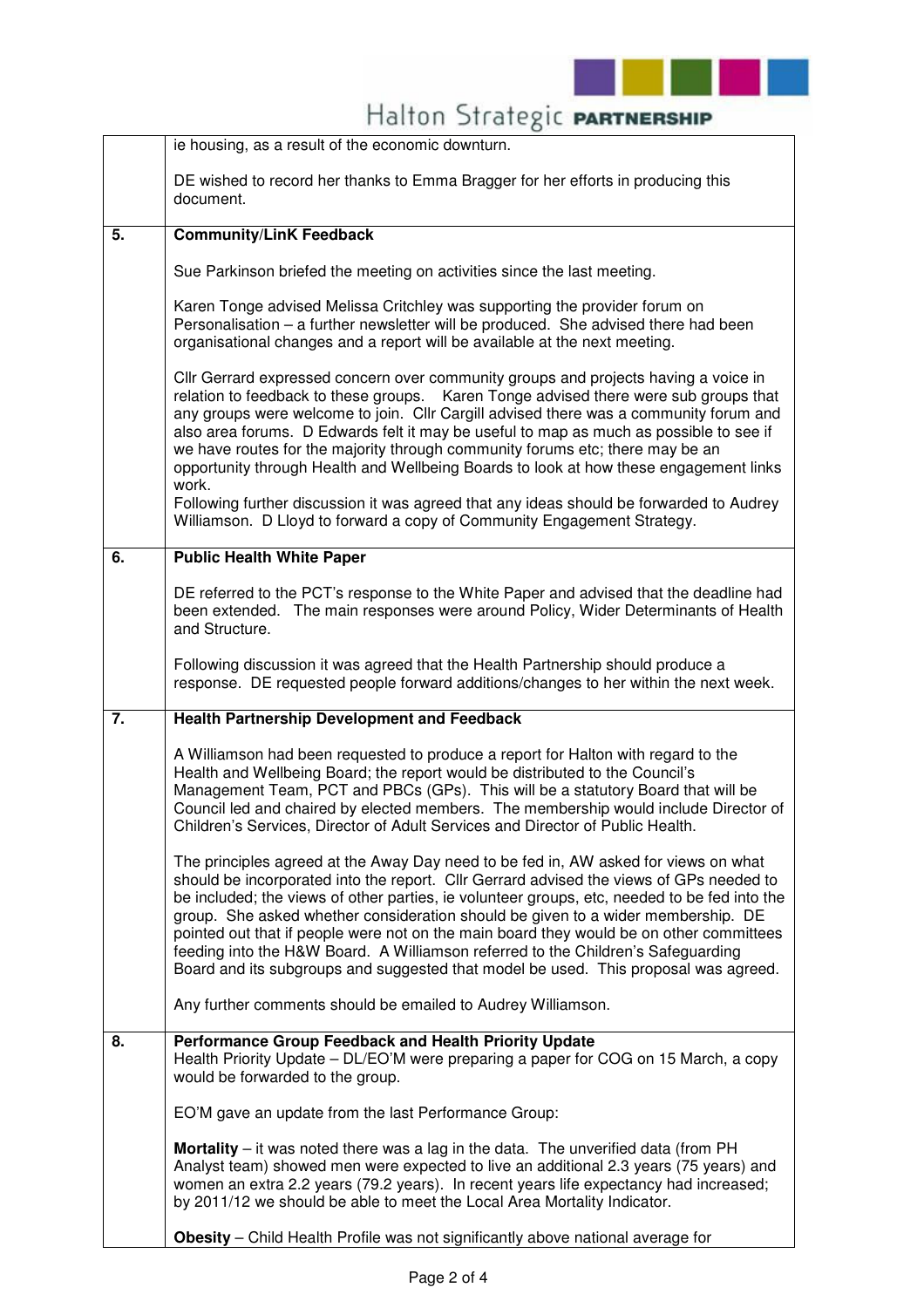

|  |  | Halton Strategic PARTNERSHIP |
|--|--|------------------------------|
|--|--|------------------------------|

|                 | Reception age obesity. Government guidance is a reduction of 0.5%, we have reduced<br>by 1% for Reception age group and 0.6% for Year 6.                                                                                                                                                                                                                                                                                                                                                                                                                                                                                                                                                                                                         |
|-----------------|--------------------------------------------------------------------------------------------------------------------------------------------------------------------------------------------------------------------------------------------------------------------------------------------------------------------------------------------------------------------------------------------------------------------------------------------------------------------------------------------------------------------------------------------------------------------------------------------------------------------------------------------------------------------------------------------------------------------------------------------------|
|                 | Cllr Gerrard referred to the successes around the community – the bottom up approach<br>from community groups have fed into national award winning pieces of work. The "New<br>Shoots" campaign is growing rapidly and spreading across the Runcorn area.                                                                                                                                                                                                                                                                                                                                                                                                                                                                                        |
|                 | Hospital Admissions for alcohol related harm – it was noted we are now in the mid range<br>as opposed to the top.                                                                                                                                                                                                                                                                                                                                                                                                                                                                                                                                                                                                                                |
|                 | A copy of the Child Health Profile to be circulated with the minutes.                                                                                                                                                                                                                                                                                                                                                                                                                                                                                                                                                                                                                                                                            |
| 9.              | SSP Chairs Meeting Feedback/WNF Transition Fund 11/12 Health Priorities<br>DE confirmed the group had prioritised the Voluntary Sector Counselling Partnership and<br>Accessible Transport for WNF Transition Fund 2011/12.                                                                                                                                                                                                                                                                                                                                                                                                                                                                                                                      |
|                 | Collette Walsh gave a presentation on Alcohol and providing psycho-social intervention<br>for adults affected by drug or alcohol use by funding the Halton Family Service. They<br>hoped to secure funding of £50k which would give support to 55 families. She advised<br>there were changing patterns for substance misuse in the area having more poly<br>substance users - alcohol, powdered cocaine and ecstasy - these people would not see<br>themselves using a traditional service. They hoped to fund a website so that advice was<br>available and individuals could get self-help through a screening tool and new providers<br>would have a link into the website to enable users to be aware of all services available to<br>them. |
|                 | During discussion KT felt it may be useful to contact Halton Youth Council to support<br>this. Cllr Gerrard advised the Local Authority Marketing group may be able to help.                                                                                                                                                                                                                                                                                                                                                                                                                                                                                                                                                                     |
|                 | It was agreed to work with Collette Walsh around young people being admitted to<br>hospital and if the LSP agree funding this will be moved forward given time restrictions.                                                                                                                                                                                                                                                                                                                                                                                                                                                                                                                                                                     |
| 10.             | Drug Strategy - joint working protocol between treatment providers and                                                                                                                                                                                                                                                                                                                                                                                                                                                                                                                                                                                                                                                                           |
|                 | <b>JobCentre Plus</b><br>Debbie Ainsworth gave an update, including new protocol from April and discussion took<br>place around identifying referrals to treatment providers. It was noted that whilst<br>customers are in the "live in" facility they will be able to claim income support straight<br>away. S Parkinson asked how this would affect the homeless. D Ainsworth advised the<br>same process would apply, if they are not looking for work there will be harsher penalties<br>- details awaited. DE requested FAQ information to be included with the meeting notes.                                                                                                                                                              |
|                 | Due to the potential increase in patients consideration needs to be given to raising<br>awareness with GPs. DE advised there is a monthly GP Bulletin and requested D<br>Ainsworth to provide highlights of changes so that GPs can be made aware of the<br>situation.                                                                                                                                                                                                                                                                                                                                                                                                                                                                           |
| $\overline{11}$ | <b>Any Other Business</b>                                                                                                                                                                                                                                                                                                                                                                                                                                                                                                                                                                                                                                                                                                                        |
|                 | Transport Board - Diane Lloyd advised the Transport Board sits under the LSP,<br>however there is no health representation on the Board. The next meeting is 23 March<br>at 3pm. There was a need to have representation on a regular basis and D Lloyd<br>requested a nominee from the Health SSP. If no one is nominated D Lloyd agreed to<br>attend if available. If anyone would like to put themselves forward for the group they<br>should contact Diane direct. D Ainsworth advised she was a member but was not always<br>able to attend.                                                                                                                                                                                                |
|                 | <b>JobCentre Plus</b> – Debbie Ainsworth advised they would be going to 4 districts (formerly<br>5) and Halton would be part of Merseyside. Cheshire West, Cheshire East and<br>Warrington would be part of Manchester.                                                                                                                                                                                                                                                                                                                                                                                                                                                                                                                          |
|                 | <b>July Meeting</b> – A venue is needed for the next meeting on $14th$ July. Debbie Ainsworth                                                                                                                                                                                                                                                                                                                                                                                                                                                                                                                                                                                                                                                    |